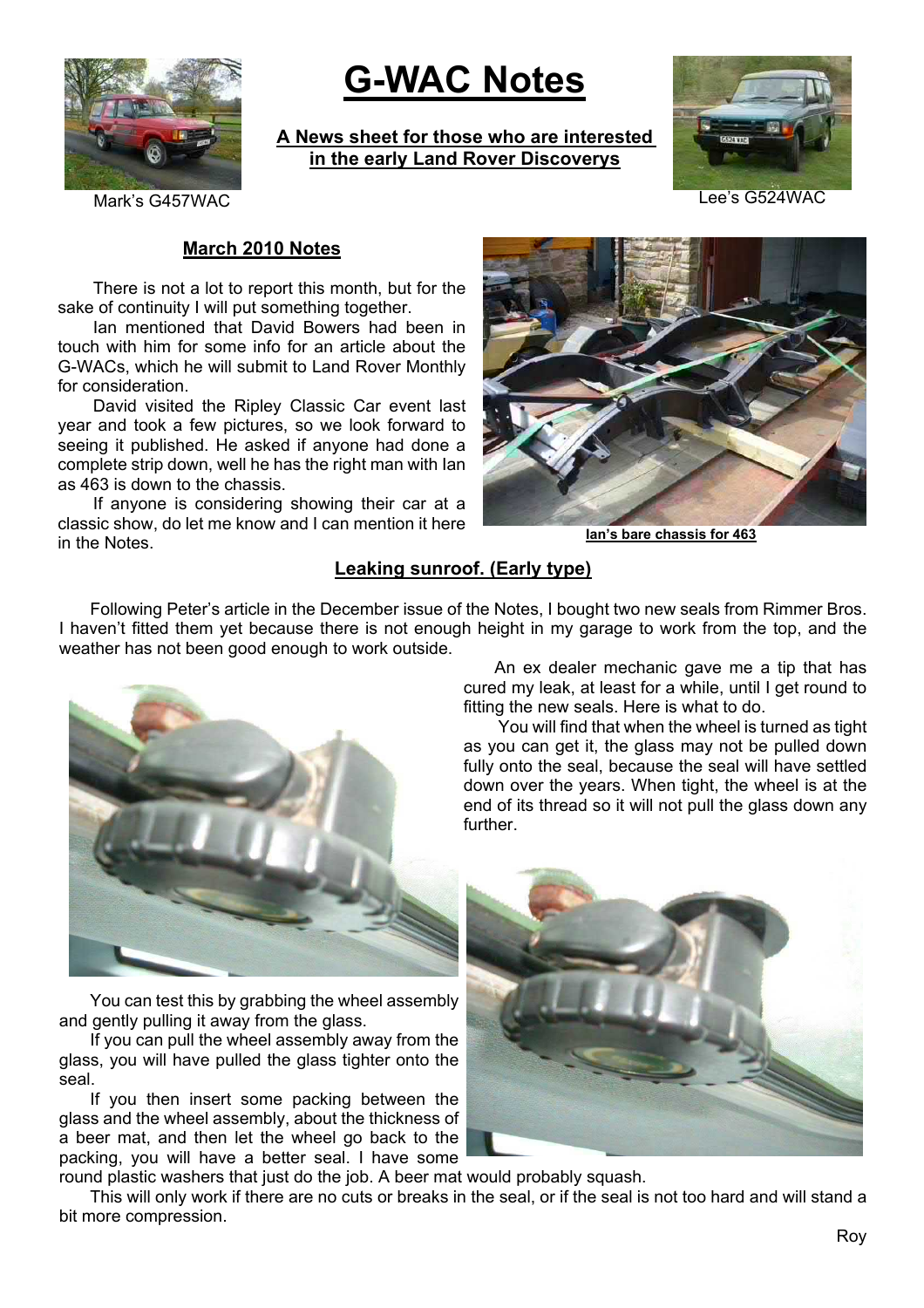## **LAND ROVER SHOWS 2010**

| May 2nd<br>Heritage Land Rover Weekend                                              | Gaydon, Warwickshire          |
|-------------------------------------------------------------------------------------|-------------------------------|
| May $8th - 9th$<br><b>Land Rover Spring Adventure</b>                               | Driffield, East Yorkshire     |
| June 19th - 20th<br><b>Land Rover World Show</b>                                    | Royal Bath & West Show Ground |
| July 16th - 18th<br><b>LRO Show</b>                                                 | Billing Aquadrome, Northants. |
| July 16th - 18th<br><b>Land Rover Max LRM Show</b>                                  | Newark Showground, Newark     |
| August 15th - 16th<br>Berkshire 4x4 Show                                            | Grazeley, Reading Berkshire   |
| September 11th - 12th<br><b>LRO Show</b>                                            | Peterborough                  |
| September 26th - 27th<br>Abingdon 4x4 Festival                                      | Dalton Barracks, Abingdon     |
| September 26th<br>London to Brighton Run                                            | South London & Surrey LRC     |
| October 16th - 17th<br>Discovery Owners Club.<br>21st Anniversary of the Discovery. | Plymouth                      |





### **The Heritage run, Lode Lane to Gaydon 2nd May**

If you want to have a place on the run this year you can download an application form from the Heritage Motor Centre website at www.heritage-motor-centre.co.uk

We hope to have a few G-WACs on the run, and it would be a nice idea if we could all roll into the Heritage Centre in line astern.

To accomplish that we may need to sign on at Lode Lane at the same time on the Sunday morning and get consecutive numbers.